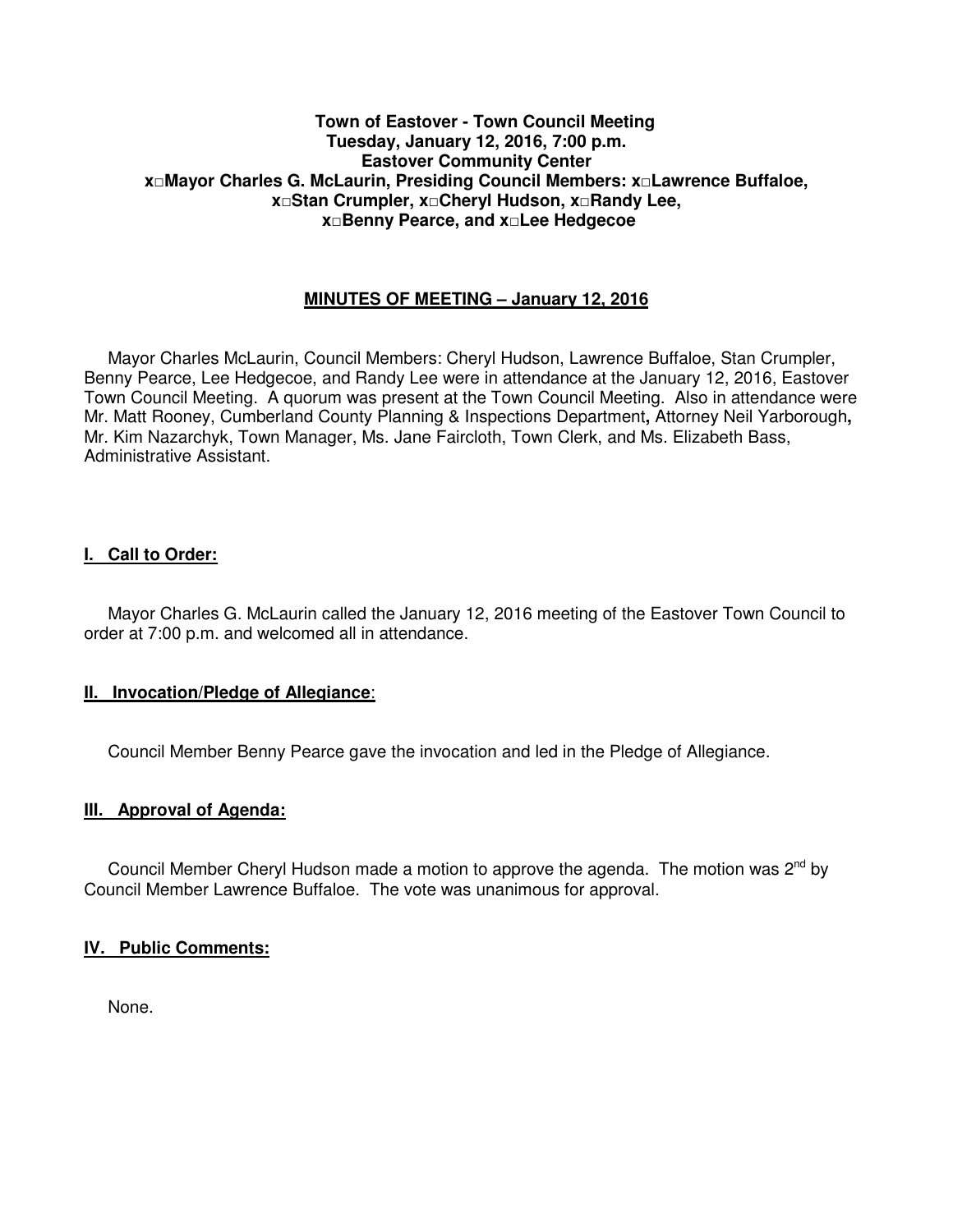## **V. Consent Agenda:**

- 1. Consider approval of the Minutes for December 8, 2015 Town Council Meeting.
- 2. Consider approval of the November, 2015 Financial Report.

 Council Member Lawrence Buffaloe made a motion to approve the Consent Agenda as presented. The motion was 2<sup>nd</sup> by Council Member Stan Crumpler. The vote was unanimous for approval.

### **VI. Discussion Agenda:**

#### **Agenda Item #1:**

#### **Presentation by Mr. David Maxwell from McFadyen & Sumner CPAs, PA concerning Fiscal Year 2015 Audit for the Town of Eastover.**

Mr. David Maxwell stated Eastover received a clean audit for 2015. He stated the Town's cash flow was positive. Mr. Maxwell said the Powell Bill Account has increased. Revenues in 2014 were approximately \$1,530,000 and in 2015 increased approximately to \$1,586,000 for the Town of Eastover. That is an increase of approximately \$56,000. There are two big components of revenue for the Town of Eastover: Sales Tax, which makes up approximately 42% and Property Tax, which makes up approximately 40%.

 Mr. Maxwell stated the expenditures for 2015 have risen because of the land purchases the Town has made. The Town had an approximate \$314,000 increase in expenditures from 2014. There are 3 major components of expenditures for the Town of Eastover: Public Safety-Police/Fire, which makes up approximately 33%, General Government, which makes up approximately 33%, and Cultural & Recreational, which makes up approximately 31%.

 Mr. Maxwell presented a 5 year Departmental Expenditure Comparison Chart for the Town. As expected there was a spike in General Government but that was due to the land purchases and storm water studies. Public Safety, Transportation, Economic & Physical Development, and Cultural & Recreational have relatively stayed the same over the last 5 years.

 Per Mr. Maxwell the Town of Eastover is stacking up well against their peers. The average Fund Balance Available (FBA) for the peer group is 72.50%, Eastover is at 226.68%. Mr. Maxwell stated Eastover is "far outpacing peers in reserves". The tax rate average is .3104% and the Town of Eastover is at .2050%. Mr. Maxwell said the Town of Eastover is in an excellent position.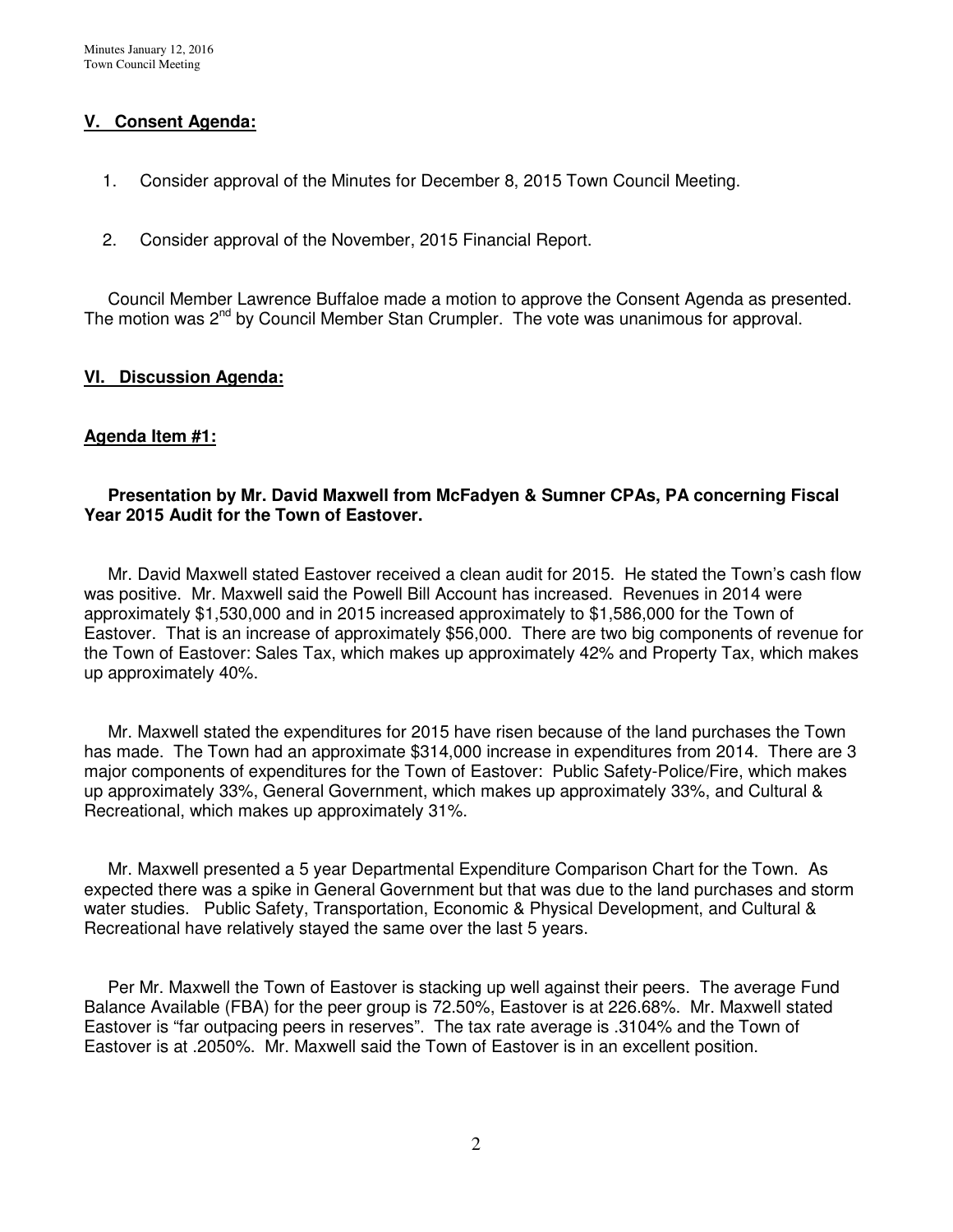Overall Mr. Maxwell said the Town of Eastover is in "VERY FINE SHAPE". He thanked the Town Council for their involvement. He also thanked the Town Clerk and Town Manager for their precise record keeping and stated he was pleased and satisfied with the quality of work from the Town of Eastover. Mayor McLaurin and the Town Council thanked the Town Clerk and Town Manager as well.

 Council Member Lee Hedgecoe made a motion to approve the Fiscal Year 2015 Audit for the Town of Eastover. The motion was 2<sup>nd</sup> Council Member Cheryl Hudson. The vote was unanimous for approval.

## **Agenda Item** #2:

#### **Case No. 12-014 CONSIDERATION OF SHREE GANESHJI, LLC PROPERTY, REQUEST FOR A CI(P) (CCOD) SITE PLAN REVISION REVIEW FOR A CHANGE IN USE TO RELIGIOUS WORSHIP, COUNTY ZONING ORDINANCE & EASTOVER SUPPLEMENTS; ZONING: CI(P) (CCOD); TOTAL ACREAGE: 1.19+/-; LOCATION: 3353 DUNN ROAD (US HWY 301). (EASTOVER)**

 Mr. Matt Rooney debriefed the Council on the change of use to a worship center. There is no need for expansion and the parking is adequate. The worship center has a sign that is 8 ft. x 2 ft. and will be attached to the building. The seating capacity in the building is for 30 people. If an overflow occurs there is sufficient parking. Council Member Randy Lee asked if the owners of the worship site understood the sign conditions. Mr. Rooney stated he had given the owners all documentation needed. Town Manager Kim Nazarchyk asked if the property was connected to sewer lines. Mr. Rooney stated the site plan review has all information about sewer. The site plan review states the developer is responsible for getting sewer lines set up. Before the lines can be installed the plans must be approved by Eastover Sanitary District. Mr. Rooney stated if the Council wanted to continue they could make a motion to approve as proposed.

 Motion to approve site plan with conditions was made by Council Member Lawrence Buffaloe. The motion was 2<sup>nd</sup> by Council Member Cheryl Hudson. The vote was unanimous for approval.

### **Agenda #3**

### **Request for closure of an unpaved portion of Old Raleigh Road, North of Beard Road.**

Town Manager Kim Nazarchyk asked the Council about closing the unpaved portion of Old Raleigh Road on the North part of Beard Road. Mr. Nazarchyk stated Wingate Properties are the ones requesting the closure. Mr. Nazarchyk informed the Council if it was decided to close the road, the Town will have to have a public hearing, and at least two signs will have to be posted. Council Member Cheryl Hudson asked how many property owners were involved. Mr. Nazarchyk said there was a total of six property owners.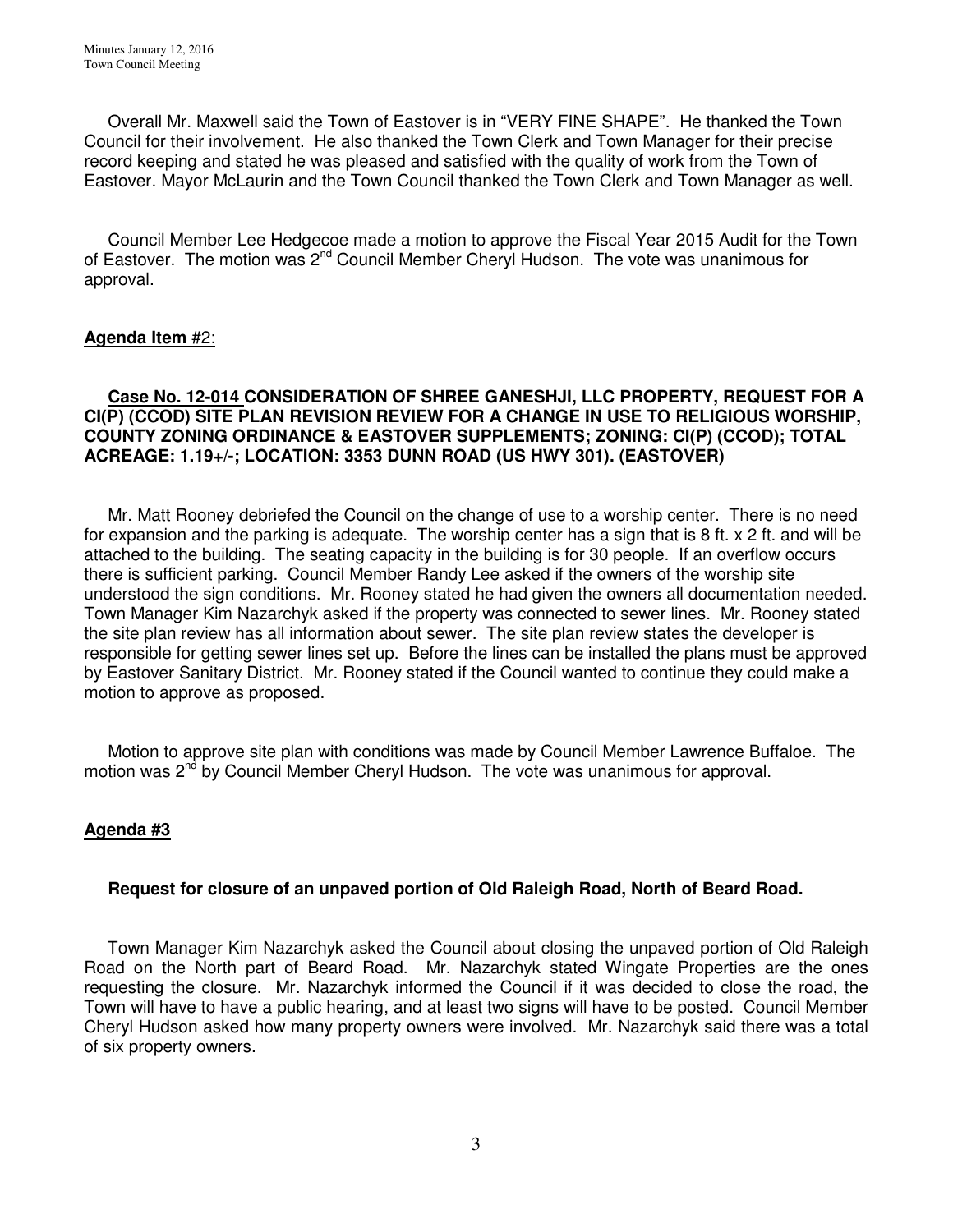Motion to approve a public hearing for the closure of the unpaved portion of Old Raleigh Road, North of Beard Road was made by Council Member Randy Lee. The motion was  $2^{nd}$  by Council Member Cheryl Hudson. The vote was unanimous for approval.

### **Agenda #4**

### **Discussion for signers on the Town of Eastover's Deposit/Checking Accounts. (General Fund, Powell Bill, and Capital Reserve Accounts)**

Town Manager Kim Nazarchyk asked the Council to consider adding new signers on the checking accounts. Mr. Nazarchyk stated there are currently three signers on the accounts, the Mayor, Mayor Pro Tem, and a previous Council Member. Mr. Nazarchyk said occasionally additional signers are needed. For example if the Mayor and/or Mayor Pro Tem is on vacation at the same time. Mr. Nazarchyk suggested two Council Members, due to the locality of the Council Members' personal residences, Council Member Randy Lee and Council Member Benny Pearce.

 A motion to approve Council Member Randy Lee and Council Member Benny Pearce as alternate signers on The Town of Eastover's Deposit/Checking Accounts was made by Council Member Lawrence Buffaloe. The motion was 2<sup>nd</sup> by Council Member Stan Crumpler. The vote was unanimous for approval.

### **Agenda #5**

### **Discussion on replacing street lights.**

Town Manager Kim Nazarchyk stated the Town currently has Sodium Vapor Street Lights and he asked the Council if they would be interested in switching to Led Street Lights. The sodium vapor lights cost approximately \$17.22 each and the Led Lights will cost approximately \$16.17 each. Mr. Nazarchyk said the Led lights will be white; currently the Sodium Vapor Lights have a yellowish tint to them. We currently have 41 street lights. Duke Energy will do the installing of these lights at a cost of \$50 each for a total of \$2,050. We will have an approximate savings of \$510 per year by switching.

 A motion to approve replacing street lights with the Led Lights and paying Duke Energy to do so was made by Council Member Randy Lee. The motion was 2<sup>nd</sup> by Council Member Benny Pearce. The vote was unanimous for approval.

### **VII. Receive Mayors Update.**

 Mayor Charles McLaurin informed the Council of the Mid Carolinas Council of Government Annual Dinner on January 28<sup>th</sup> at 6:30 pm. All Council Members and one guest are invited.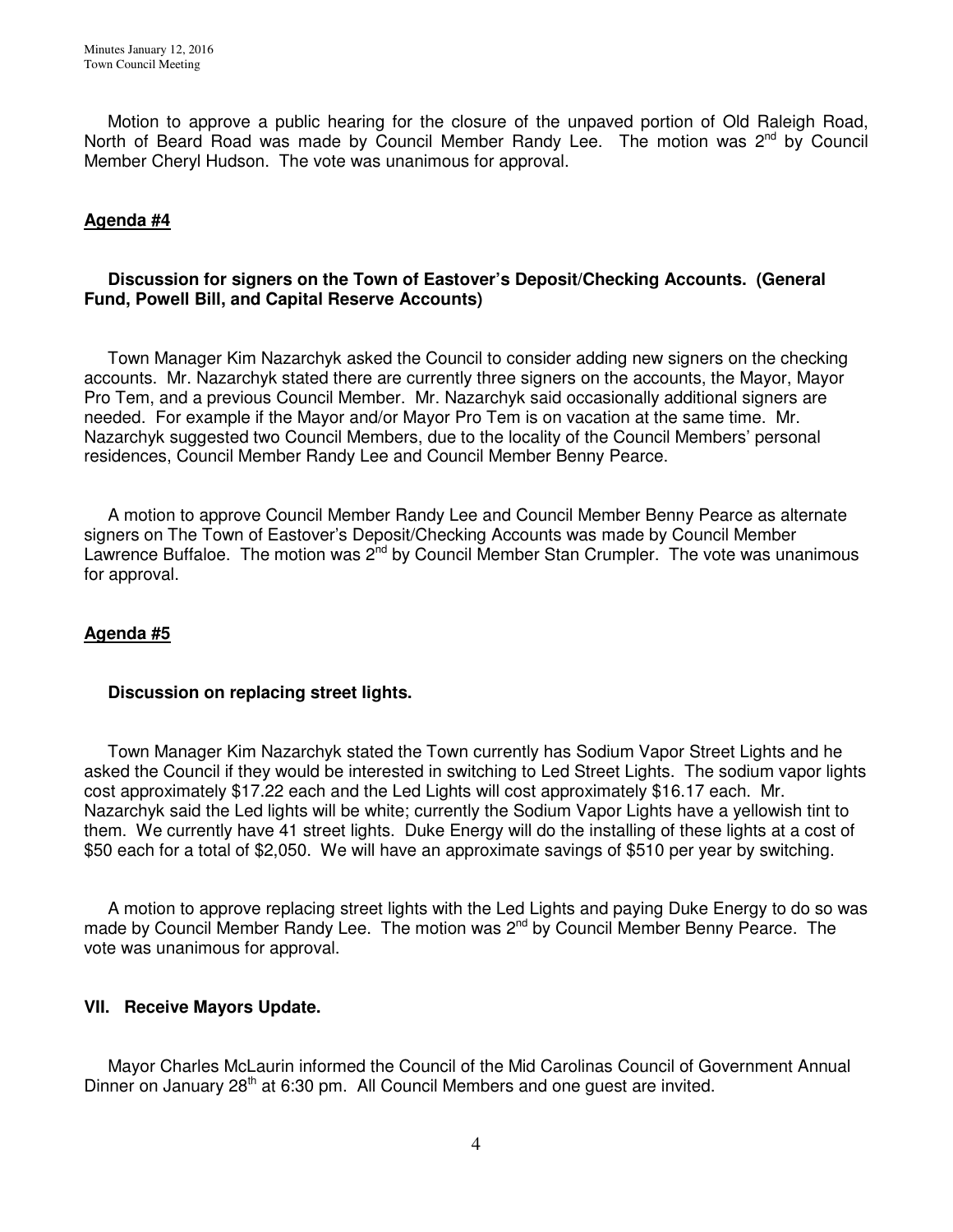Mayor McLaurin stated the City of Fayetteville does not want to agree with the other Municipalities and Towns for the Sales Tax Distribution Agreement. Mr. Neil Yarborough stated Cumberland County will have to make a decision with or without the City of Fayetteville agreeing. Mr. Yarborough shared with the Council; Cumberland County only has two choices. One is being ad valorem the other being per capita, either way they decide, Eastover Township and other municipalities stands to lose.

 Mayor McLaurin Welcomed the two newest members of the Council: Council Member Lee Hedgecoe and Council Member Stan Crumpler and told them he was really glad to have them aboard.

# **VIII. Receive Town Council Update.**

None.

# **VIIII. Receive Town Managers Update.**

 Town Manager Kim Nazarchyk asked for a vote to withdraw \$150 from the Manager's Discretionary Fund. He would like to present a gift to two citizens that volunteer their time at Talley Woodland Park.

 A motion to approve the withdrawal was made by Council Member Cheryl Hudson. The motion was 2<sup>nd</sup> by Council Member Randy Lee. The vote was unanimous for approval.

 Mr. Nazarchyk asked the Council for a vote on replacing the refrigerator at the Eastover Community Building. He said the seal is broken causing problems. He asked the Council to allow Bob and Sarah Nail to pick out the refrigerator and do what is necessary to get the old one out and the new one put into the Eastover Community Building.

 A motion to replace the refrigerator and allow Bob and Sarah Nail to handle the details was made by Council Member Benny Pearce. The motion was 2nd by Council Member Lawrence Buffaloe. The vote was unanimous for approval.

 Mr. Daniel West asked the Council if the picnic tables in Talley Woodland Park can be removed. He stated they are rotten and dangerous to Eastover citizens. He would like to remove all wooden picnic tables and replace them with aluminum picnic tables. Council Member Randy Lee asked if the new picnic tables could be anchored. Mr. West said the new tables would not be easily stolen and the perpetrator would have a difficult time getting them over the fence. Mr. West also stated the tables should be versatile.